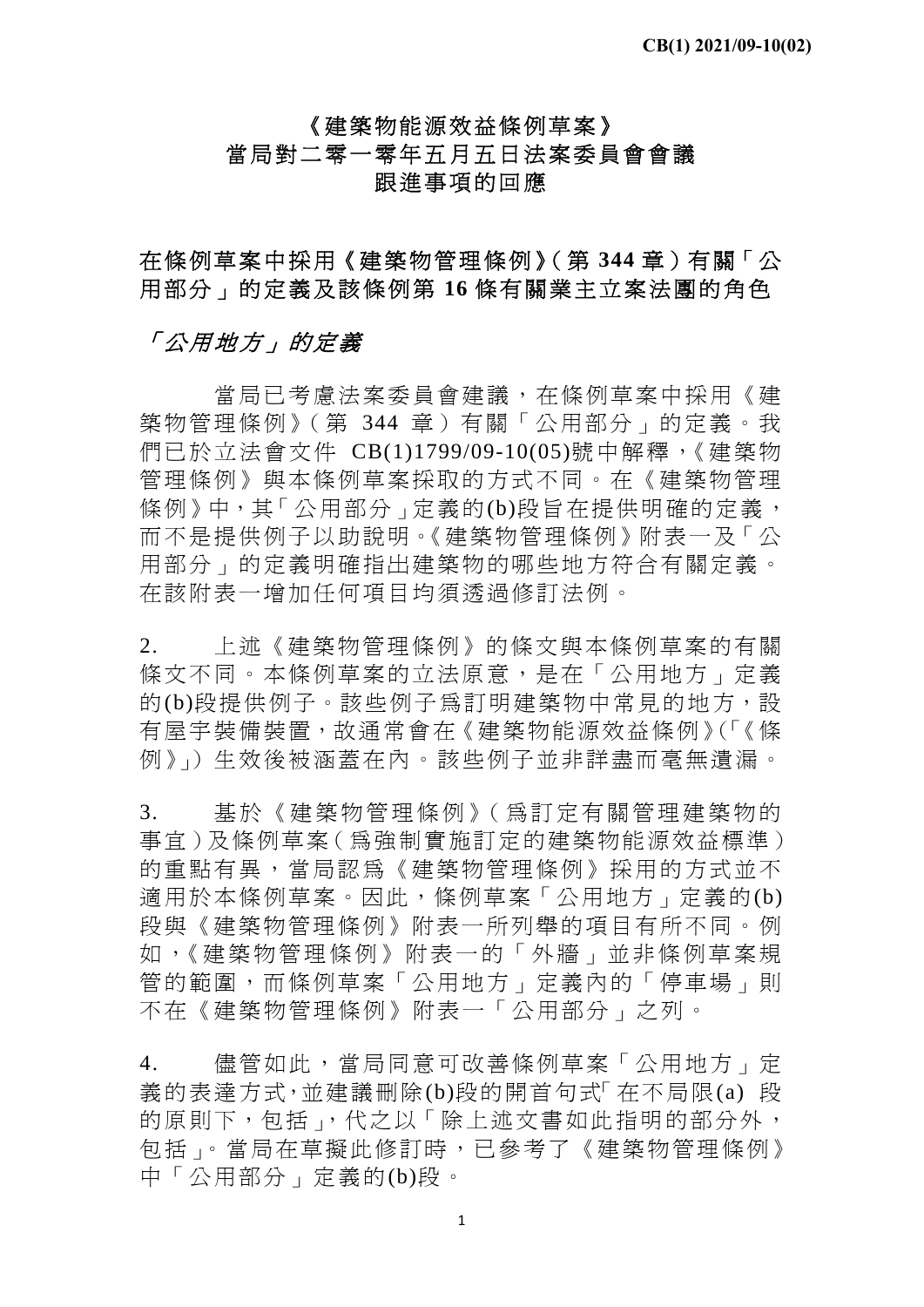### 業主立案法團的角色

5. 於二零一零年五月五日的會議,委員問及有關業主立 案法團(「法團」)就訂明建築物公用地方的責任。條例草案 中「擁有人」的定義與《建築物條例》(第 123 章)中該詞 的涵義相同,並沒有清晰地包括法團。即使如此,《建築物 管理條例》第 16 條訂明─

「建築物業主根據第 *8* 條成立為法團後,業主所具有的 與建築物公用部分有關的權利、權力、特權、職責,須 由法團而非業主行使及執行;而業主所負有的與建築物 公用部分有關的法律責任,除本條例條文另有規定外, 亦須針對法團而非針對業主執行;據此─

- *(a)* 關乎建築物公用部分的任何通知、命令及 其他文件,均可按註冊辦事處送達法團;及
- *(b)* 有關建築物公用部分的任何在審裁處提起 及進行的法律程序,可由法團提起及進行, 或針對法團而提起及進行。」。

基於上述條文,在條例草案下就訂明建築物的公用部分所發 出的通知,將送達法團。這種安排並不罕見。現時,在《建 築物條例》下向樓宇業主發出的命令若涉及該樓宇的公用部 分,而有關樓宇已按《建築物管理條例》成立法團,則有關 命令將送達法團。

6. 具體而言,若日後根據《條例》須就訂明建築物向一 名「公用地方的擁有人」發出通知,「公用地方」的意義當 根據《條例》詮釋。因應個別個案的事實,有關建築物的擁 有人可能有、或沒有成立法團。只有當有關擁有人已按《建 築物管理條例》成立法團,則該條例第 16 條才會適用於有 關建築物內屬《建築物管理條例》的「公用部分」及條例草 案的「公用地方」的部分,而有關通知應送達法團。若建築 物的某部分屬條例草案下的「公用地方」,但並非《建築物 管理條例》下的「公用部分」,有關通知會送達該部分的擁 有人,而非法團。在此安排下,當局認為無需在條例草案中 加入條文以說明法團的角色。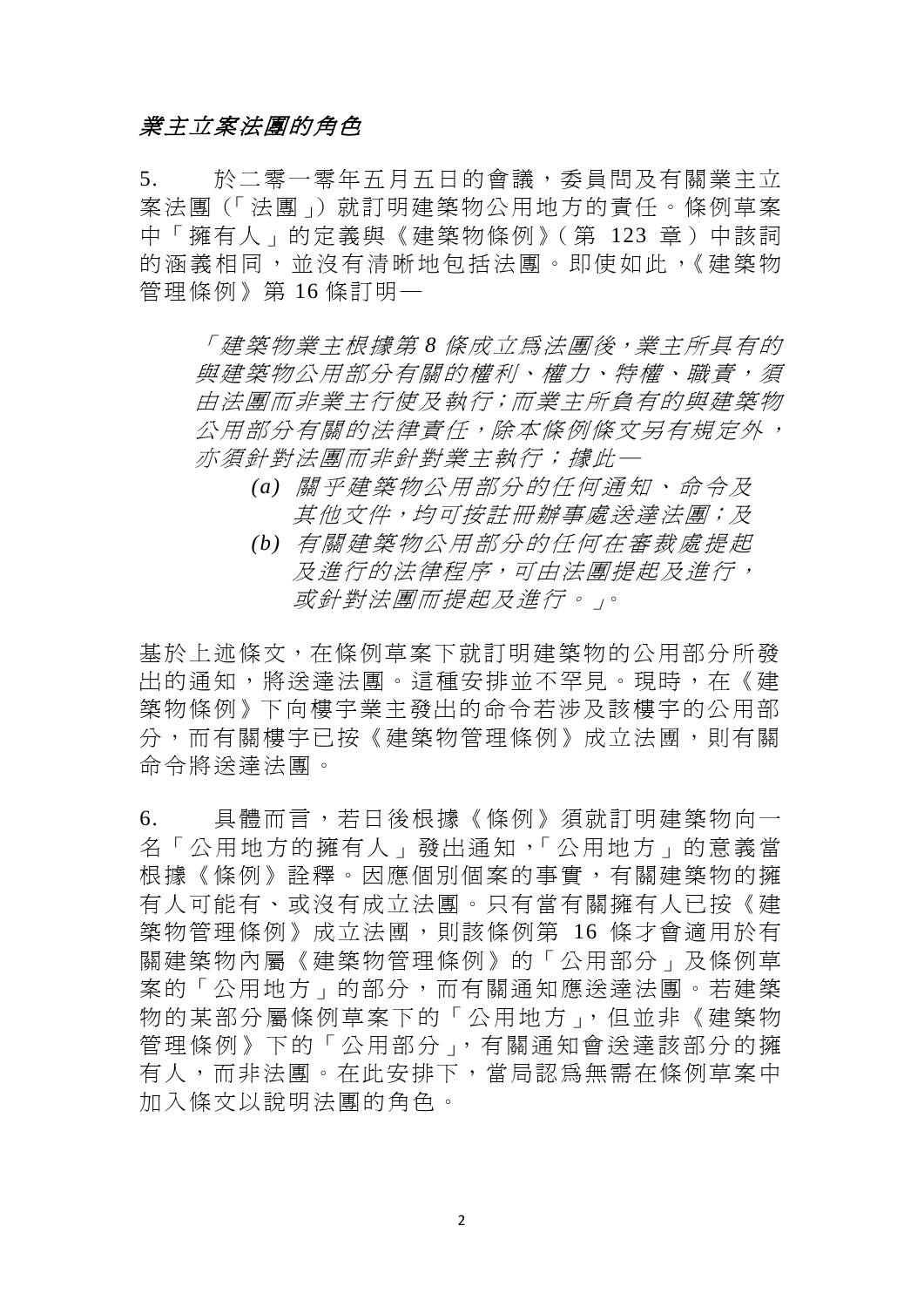## 在第 **9(1)(b)**條訂立不同的期限及在第 **9(5)**條下延長限期的情 況

7. 因應法案委員會於二零一零年五月五日會議的意 見,當局再次檢視條例草案第 9(1)(b)條。經考慮業界的意 見,當局認為現時的限期合理。同時,我們亦已建議設立機 制,容許申請延長限期,因此我們認為無需就不同類型的建 築物訂定不同的限期。事實上,一座新建築物在獲發佔用准 許時,通常已提供及完成裝設主要的中央屋宇裝備裝置。因 此,就第 9(1)(b)條而言,四個月的限期一般來說已經足夠。

8. 機電工程署署長(「署長」)可根據條例草案第 9(5)條, 延長第 9(1)(b)條指明的四個月的限期。根據第 9(6)條的要 求,除非發展者使署長信納有合理理由延長限期,否則署長 不得行使權力以延長限期。在一般情況下,署長會考慮技術 或運作上的合理原因,例如因工地發生意外而須停工,或屋 宇裝備裝置在獲發佔用准許後 因火警、水浸及盜竊等而損 毀。由於每個個案出現的突發事件可能有所不同,當局認為 不適合在法例訂明更仔細的原因說明署長何以延長限期。

### 在第 **10** 條設立署長發出或拒絕發出遵行規定登記證明書的 期限及檢視《條例》中使用「所有合理時間」的表述

9. 因應法案委員會於二零一零年五月五日會議的意 見,我們再次檢視條例草案第 10 條,以考慮是否設立署長 發出或拒絕發出遵行規定登記證明書的期限。基於每個個案 的複雜性不同,當局認為不適合在法例訂明有關限期。取而 代之,當《條例》生效後,機電工程署(「機電署」)會按《條 例》的要求,訂定服務承諾並列出不同服務類別的目標回應 時間。服務承諾是一項有用的指標,讓公眾人士衡量政府部 門提供的服務。

10. 當局同樣認為無需為公眾人士分別按第 11(3)條 及 31(3)條查閱遵行規定登記證明書及註冊能源效益評核人的 紀錄冊。在這兩條條文中的「所有合理時間」事實上指機電 署的正常辦公時間,而有關時間可能在日後有所改變。類似 的安排見於《能源效益(產品標籤)條例》(第598章)第14(4) 及(5)條。該兩條條文讓公眾人士在所有合理時間查閱該條例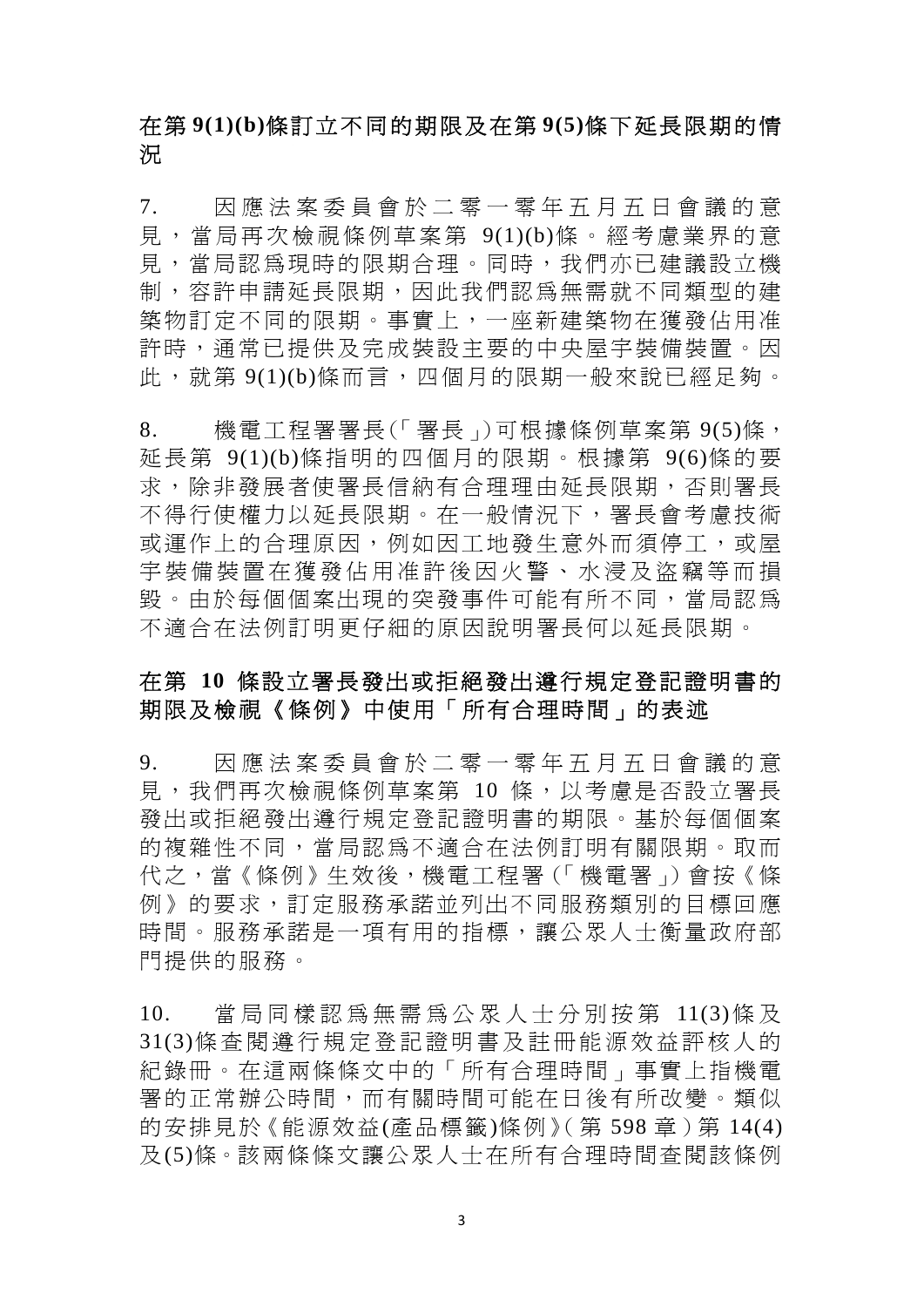下的訂明產品的表列型號的紀錄冊。

# 有關在第 **11** 條下要求署長須透過互聯網提供遵行規定登記 證明書的紀錄冊供公眾人士查閱

11. 因應法案委員會於二零一零年五月五日會議的意 見,當局會修訂條例草案第 11 及 31 條,以法例要求署長須 透過互聯網分別提供遵行規定 登記證明書及註冊能源效益 評核人的紀錄冊,供公眾人士查閱。

### 擬議委員會審議階段修正案

12. 附件(暫只有英文本)載列擬議的委員會審議階段修 正案。

# 環境局 機電工程署 二零一零年五月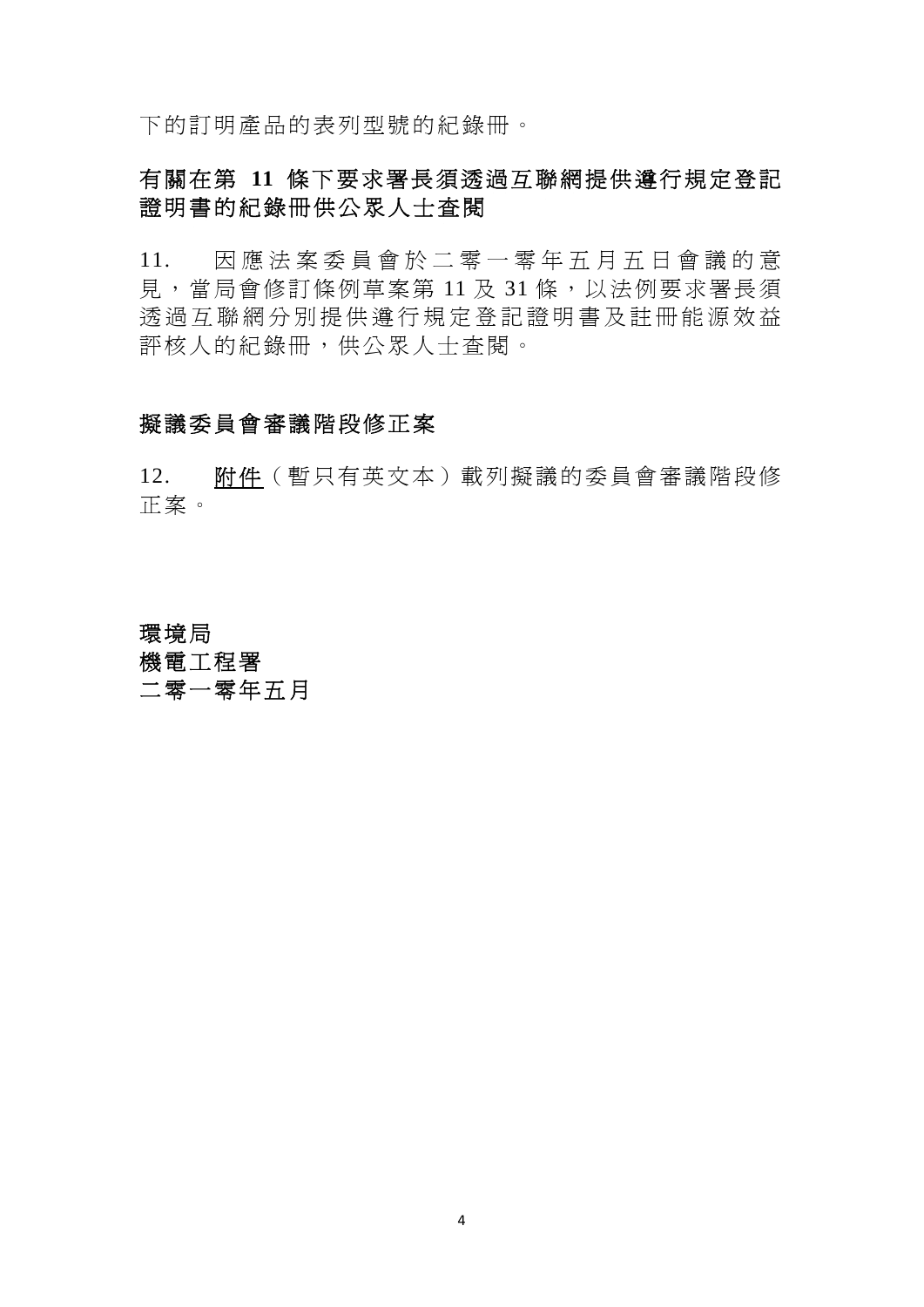#### **Annex**

#### BUILDINGS ENERGY EFFICIENCY BILL

#### **COMMITTEE STAGE**

#### Amendments to be moved by the Secretary for the Environment

# Clause **Amendment Proposed** 2 In paragraph (b) of the definition of "common area", by deleting

- "without limiting paragraph (a), includes" and substituting "includes, unless so specified,".
- 2 In the definition of "composite building", by adding ", having regard to the definitions of "commercial building", "industrial building" and "residential building"," after "means".
- 8(3) By adding "and, in the case of a continuing offence, to a further daily fine of \$10,000 for each day during which the offence continues" before the fullstop.
- 9(11) By adding "and, in the case of a continuing offence, to a further daily fine of \$10,000 for each day during which the offence continues" before the fullstop.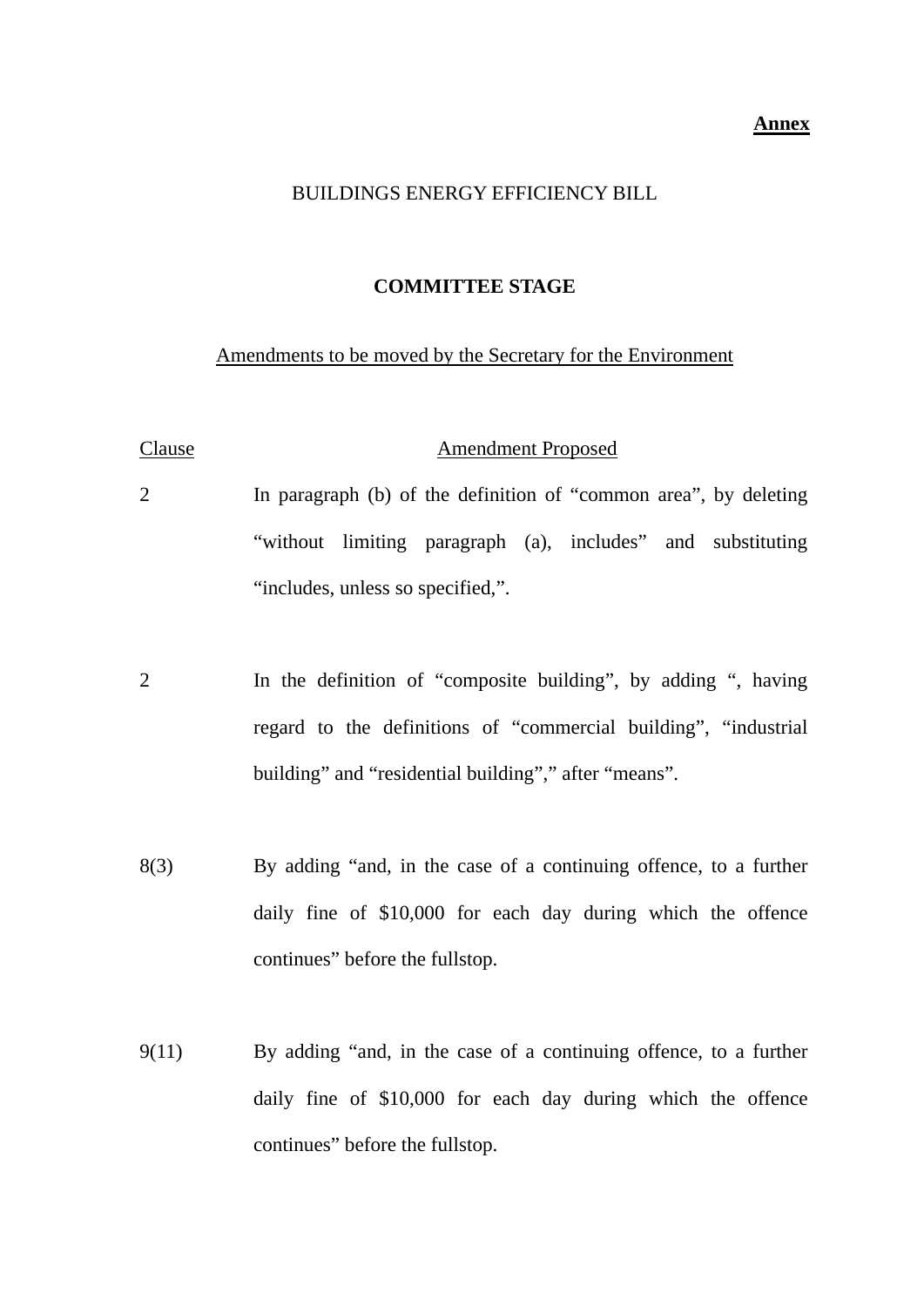# 11(3) By deleting everything after "the Director" and substituting – "must –

- (a) make a copy of the register kept under subsection (1) available for members of the public to inspect free of charge at all reasonable times; and
- (b) make the content of the register available for inspection free of charge through the internet.".
- 12 By adding before subclause  $(1)$  –

"(1A) This section applies in relation to a building in respect of which a Certificate of Compliance Registration has been issued.".

18(10) By adding "without reasonable excuse" after "who".

31(3) By deleting everything after "the Director" and substituting – "must –

- (a) make a copy of the Register of Registered Energy Assessors available for members of the public to inspect free of charge at all reasonable times; and
- (b) make the content of the Register available for inspection free of charge through the internet.".